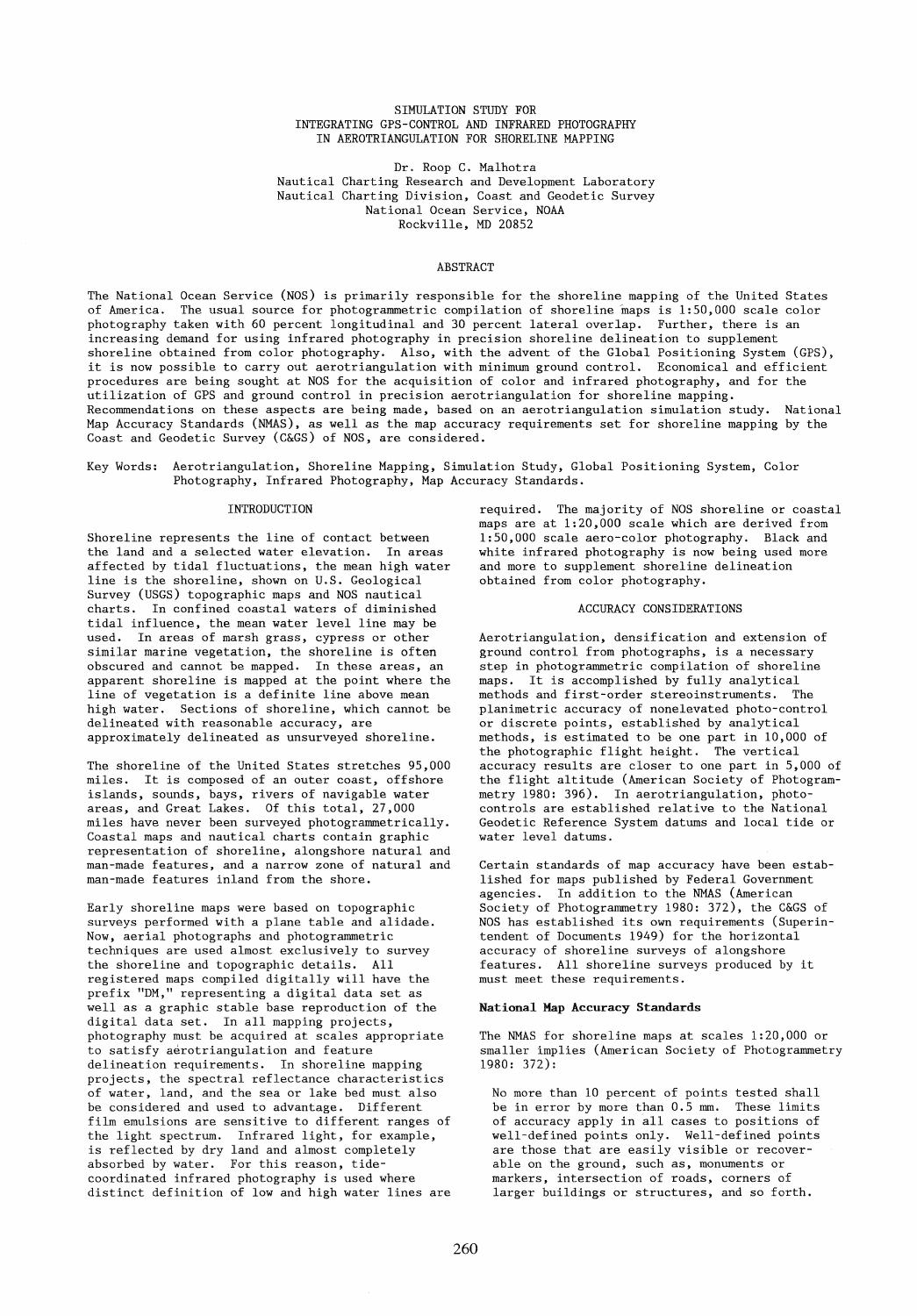#### Coast and Geodetic Survey Map Accuracy

According to C&GS accuracy requirements (Superintendent of Documents 1949):

"All photo (topo) stations, including landmarks, fixed aids to navigation, etc., shall be located within 0.3 mm (0.01 inch) of the correct geographic position as measured on the manuscript. All photo-hydro stations and well-defined points of detail shall be located within 0.5 mm (0.02 inch) of the correct geographie position as measured on the manuscript."

The statement that "All photo (topo) stations....," and "All photo-hydro stations and well-defined points .... " necessarily enforces a higher level of confidence than the 90 percent used in NMAS. Evidently, from the above accuracy statements, the C&GS accuracy requirements are more stringent than the NMAS for shoreline maps.

#### The Largest Map Scale and the Aerotriangulated Ground Control

The largest map scale, which fulfills the C&GS horizontal accuracy requirement, may be computed by the following empirical rule:

A value of twice the computed circular accuracy (at 95 percent confidence level) of aerotriangulated ground points shall be used for computing the largest map scale that meets the C&GS horizontal accuracy requirements.

The largest map scale so determined will also meet NMAS for shoreline maps. The limiting factor for compiling a map at that large scale will be the ability of the photogrammetric system (including photography and human factars) to compile the required level of details for a shoreline map.

# GPS IN AEROTRIANGULATION

Optimum accuracy in conventional aerotriangulation requires photo-identifiable ground control around the perimeter of the area at intervals of about seven air bases or photographs, and precise survey elevation control in the center of the area. The task of establishing photo-identifiable ground control points is less labor and time intensive than ever before using GPS technology. Prior to the availability of GPS, flight-line paths and photographie coverage were often compromised to accommodate existing ground control. With GPS receivers, ground control can now be placed wherever needed for maximum photographie coverage and mapping accuracy. New ground control can be placed in areas previously considered too remote for cost-effective ground survey.

Another application of GPS technology in aerotriangulation is the use of GPS-controlled photography. Camera exposure stations have been determined with a submeter accuracy by keeping one GPS receiver on board the aircraft and another one on a known ground point during a photographie flight mission (Lucas 1989). The information of GPS-determined antenna position at the instant of photographie exposure is utilized in the aerotriangulation data reduction. It has been demonstrated that in a block of aerial photographs, taken from an altitude of 6000 ft above the ground at a speed of 200 mph, GPS-controlled photography can yield aerotriangulation points to an accuracy of 5 cm (Lapine 1991).

In shoreline mapping, usually single strips of photographs are flown along the shoreline. As it would be evident, a single strip of photographs, controlled only by the GPS-determined exposure station positions, cannot be used for aerotriangulation for the simple reason that the entire system of intersecting collinear rays can be rotated on an axis formed by the GPS-determined exposure stations. A minimum of two ground control points per strip will be required unless block photography is acquired. Some field work will be required to provide GPS-determined ground control points in projects using single strips of GPS-controlled photography. As an alternative, it may be logical to fly a block of at least two strips of GPScontrolied photographs to save on time and money spent in providing even the minimal of two ground control points per strip, required in single strips of photographs. Significant savings can be realized due to the elimination of field work involved for provision of minimal ground control points in GPS-controlled aerotriangulation. Also, such an aerotriangulation can be carried out in remote areas previously avoided due to lack of ground control, and for large mapping projects in which the cost of provision of ground control points made the operation too costly (Lapine 1991).

#### INFRARED PHOTOGRAPHY

For a distinct definition of low and high water lines, tide-coordinated infrared photography may be used to advantage to supplement shoreline information from color photography, commonly used in shoreline mapping. As a standard procedure, infrared photography may be obtained simultaneously along with color photography in a photographie mission. Two aerial photographie cameras, mounted side by side in an aircraft, may be used to obtain desired photography in two different emulsions, color and infrared. Due to two different emulsions, there are difficulties viewing a stereomodel formed from a stereopair of color and infrared photographs during compilation. On the other hand, stereoscopie viewing of color or infrared stereopaires is relatively easy.

## SIMULATION STUDY

The objective of the simulation study is to determine a practical procedure for acquiring infrared and color photography for a shoreline mapping project. The effect of GPS technology on shoreline mapping, especially on the photographie mission and aerotriangulation, is also investigated.

In this study, the simulation cases of aerotriangulation cover:

o Two extreme scales of photography, 1:50,000 and 1:12,000;

- o Two procedures of photography, tandem and staggered, for obtaining color and infrared photography in a single mission; and
- o Two procedures of aerotriangulation, one based on only the ground control and the other based on the GPS-controlled photography with minimum ground control points.

The effect of additional vertical control points (available along shoreline) on the results of aerotriangulation of GPS-controlled photography is also studied as a special case in shoreline mapping. (See table 1.)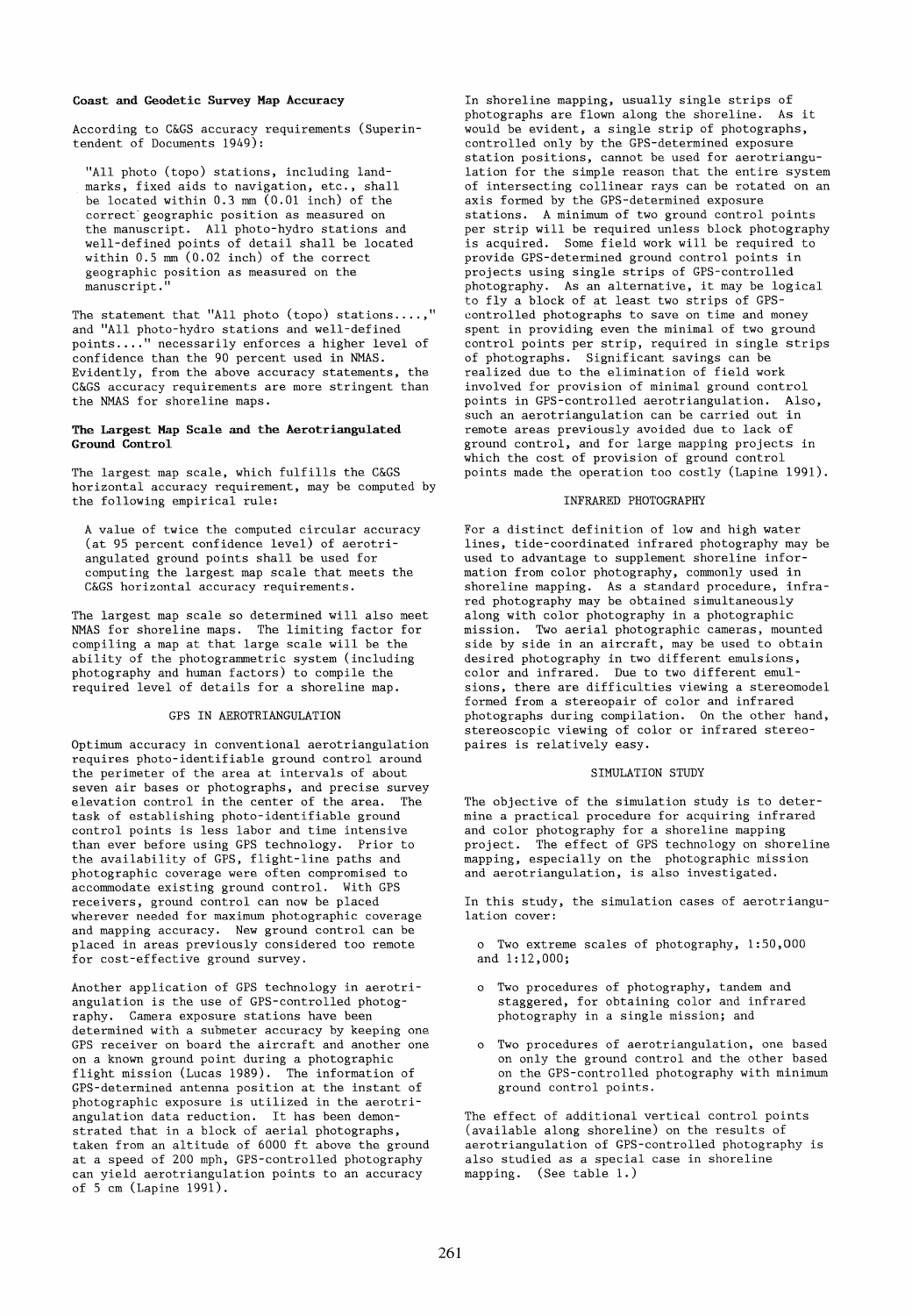The General Integrated ANalytical Triangulation (GIANT) program (Elassal and Malhotra 1991) is used for the data reduction purposes.

#### Photography

The two procedures of photographic missions with two cameras (one for color and the other for infrared photography) are: (1) the tandem photographic procedure (fig. 1) in which synchronous exposures are taken from the two cameras, and (2) the staggered photographic procedure (fig. 2) in which photographs are taken alternately with the two cameras. Photographs in a block are taken with 60 percent longitudinal overlap and 30 percent side overlap. In the case of staggered photography, 60 percent longitudinal overlap between two successive color or two successive infrared photographs results in 80 percent overlap between a color and adjacent infrared photographs (fig. 2).

In the simulation study, the photographic mission for the GPS-controlled photography is flown over a known ground control point, at or near the airport. This results in a patch of stereocoverage of the ground control point by a photo-block of two strips with at least two photographs per strip in both infrared and color photography. This patch of stereocoverage helps in the solution of the three components of the distance between the camera and the GPS antenna. In addition to this patch, the remote area of interest is then photographed by either a single strip or a block of two strips of photographs. (See sketches in table 1.)

### Simulation Data and Data Reduction

Simulation data for each case of aerotriangulation (table 1) is obtained by a specially written software, giving three out of four data files required by the GIANT program used for data reduction. These files are the ground control data file, image coordinates measurement data file, and a data file for the GPS-determined antenna positions at the instant of photographic exposures. The fourth data file required by the GIANT program is interactively created while executing GIANT. This file contains all of the control parameters for an aerotriangulation solution by the GIANT program.

Table 1 shows some of the control parameters in the top part of the table. It may be observed that the precision of GPS-determined positions is based on poor GPS satellite geometry and use of the carrier phase. Higher precisions are, of course, possible. The number and distribution of ground control points used in each case are also shown in the table. The aerotriangulation results for each case give the standard deviation values of longitude, latitude, and elevation averaged over all the ground triangulated points. The three components,  $\Delta X$ ,  $\Delta Y$ , and  $\Delta Z$  (in the plate coordinate system), of the distance between the antenna and the camera node or exposure station are also obtained in study cases where GPS-controlled photographs are used. Their values and the standard deviation of determination are also shown in the table.



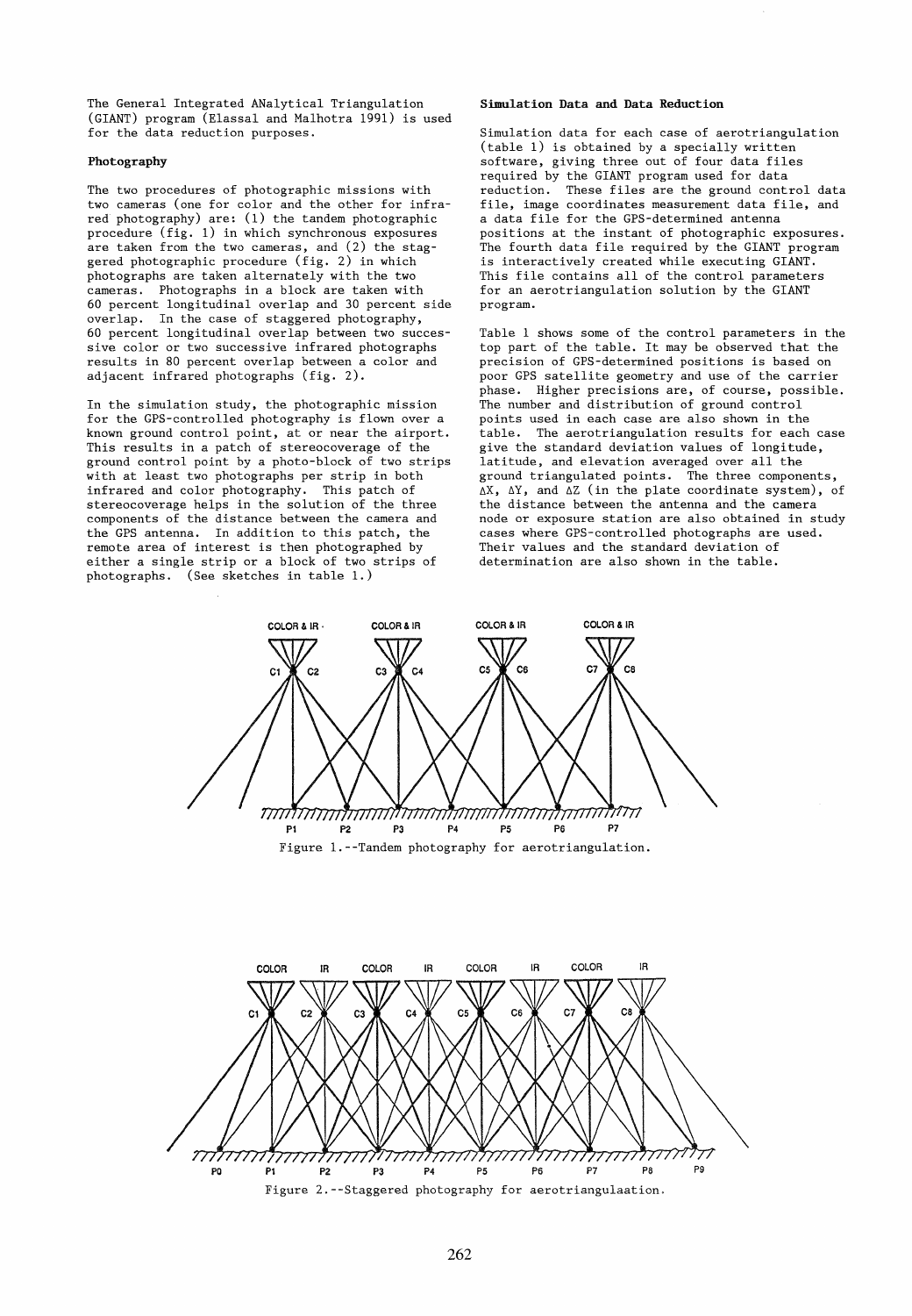## CONCLUSIONS BASED ON THE RESULTS OF THE SIMULATION STUDY

The following are some of the generalizations and conclusions from the results of the simulation study shown in table 1:

## Accuracies Achieved, Compilation Scales, and the Effect of Forward Motion Compensation (FMC) Device in a Camera

The best aerotriangulation accuracies are achieved by the conventional aerotriangulation with sufficient ground control. In the study cases, provision is made for one horizontal control point every fifth photograph and one vertical control point every other photograph in a strip of photographs. However, the results obtained by the GPS-controlled photographs in a strip or a block were found accurate enough to meet the C&GS horizontal accuracy standard of 0.3 mm at manuscript scales of 1:20,000 or smaller.

The above statement can be substantiated by the following computations. Standard deviations in longitude and latitude of ±0.02 second of arc (approximately ±0.6 m) er better were achieved in all cases (cases 1 to 10 in table 1) of aerotriangulation with 1:50,000 scale photography at the location of the test area. The circular accuracy at 95 percent confidence level works out to be ±1.5 m (Harter 1960). As per the procedure described above, the largest scale of the map with discrete points within twice the circular error (±3.0 m on the ground or ±0.3 mm at map scale) is 1:10,000 to meet the C&GS map accuracy requirements, The corresponding map scale, which will meet the NMAS, is 1:8,000. Thus, the C&GS map accuracy requirement is more stringent than the NMAS. Also, depending on the ability of the photogrammetric system to compile the level of details required by the scale of the map, 1:50,000 scale photography will be able to support map scales 1:10,000 or smaller.

Standard deviations in longitude and latitude of ±0.01 second of arc (approximately ±0.3 m) or better were achieved in all cases (cases 11 to 16 in table 1) of aerotriangulation with 1:12,000 scale photography at the location of the test area. The circular error at 95 percent confidence level works out to be ±0.7 m and the largest scale of the map with discrete points within twice the circular error (±1.5 m on the ground or ±0.3 mm at map scale) is 1:5,000 to meet the C&GS map accuracy requirements. The corresponding map scale which will meet the NMAS is 1:4,000. Thus, 1:12,000 scale photography will support map scales 1:4000 or smaller which will meet the C&GS requirements as weIl as NMAS, provided the photogrammetric system has the ability to compile the level of details required by the scale of the map.

In conclusion, the GPS-controlled 1:50,000 scale photography will be able to support map scales of 1:10,000 or smaller, and the GPS-controlled 1:12,000 scale photography will be able to support map scales of 1:5,000 or smaller from the point of view of C&GS requirements as weIl as NMAS for shoreline mapping. Clearly, the GPS-controlled 1:50,000 scale photography is amply adequate to map 1:20,000 scale shoreline maps.

The FMC device in a camera will be a major contributor in improving the image definition. This will enhance the ability to give higher pointing precision, as weIl as enable compilation of a higher

level of detail from the same scale of photography. This will result in planning for yet a smaller scale photography than required for photography without the FMC device in the camera. The number of photographs required to cover a project will reduce, thereby further economizing the mapping process.

## Conventional Versus GPS-Controlled Aerotriangulation

Under the constraints of the simulation study, the precision of ground triangulated points determined by the conventional aerotriangulation method is definitely higher than the precision obtained in the corresponding cases of GPS-controlled aerotriangulation. This is substantiated by the comparison of case 1 versus case 2; case 3 versus 4; case 5 versus case 6; case 8 versus case 9; case 11 versus case 12; and case 14 versus case 15 (table 1).

## Tandem Versus Staggered Photographie Mission

Tandem photography gives higher precision compared to staggered photography in all three coordinates, especially in the vertical coordinate, in both the conventional and GPS-controlled aerotriangulation cases. This is substantiated by the comparison of 1:50,000 scale photography cases: case 3 versus case 1; case 4 versus case 2; case 8 versus case 5; case 9 versus case 6; case 10 versus case 7 (table 1); and similarly by comparison of 1:12,000 scale photography cases (table 1).

# Effect of Additional Vertical Control Points

In all GPS-controlled cases, it is also observed that additional vertical ground control increases the accuracy appreciably in the elevation of aerotriangulation points. This is substantiated by the comparison of the following cases: case 7 versus case 6; case 10 versus case 9; case 13 versus case 12; case 16 versus case 15 (table 1).

## Single Strip of GPS-Controlled Photography

It may be also be noted that a single strip of GPScontrolled aerotriangu-Iation is possible only with some ground control, which can be weIl distributed vertical ground control points, separated as much as possible in a lateral direction to the flight line of photography (Lapine 1991). This is demonstrated by cases 2 and 4 (table 1).

### RECOMMENDATIONS

From the simulation cases studied, certain recommendations are being made to optimally obtain infrared and color photographs in a single mission for an efficient and economical aerotriangulation to support compilation of shoreline maps.

The GPS-controlled tandem color and infrared vertical photography, with a patch of stereophoto coverage of at least one known ground control point (which mayaiso be used by the ground based GPS receiver), is a desirable photographic acquisition procedure. This will also photographically cover all the ground control points required in the GPScontrolled aerotriangulation. However, in case of a single strip of vertical photographs, there is an additional requirement of vertical control points along the strip so positioned as to be far removed from the nadir points of the photographs. As a general recommendation, whenever possible, additional vertical ground control points must be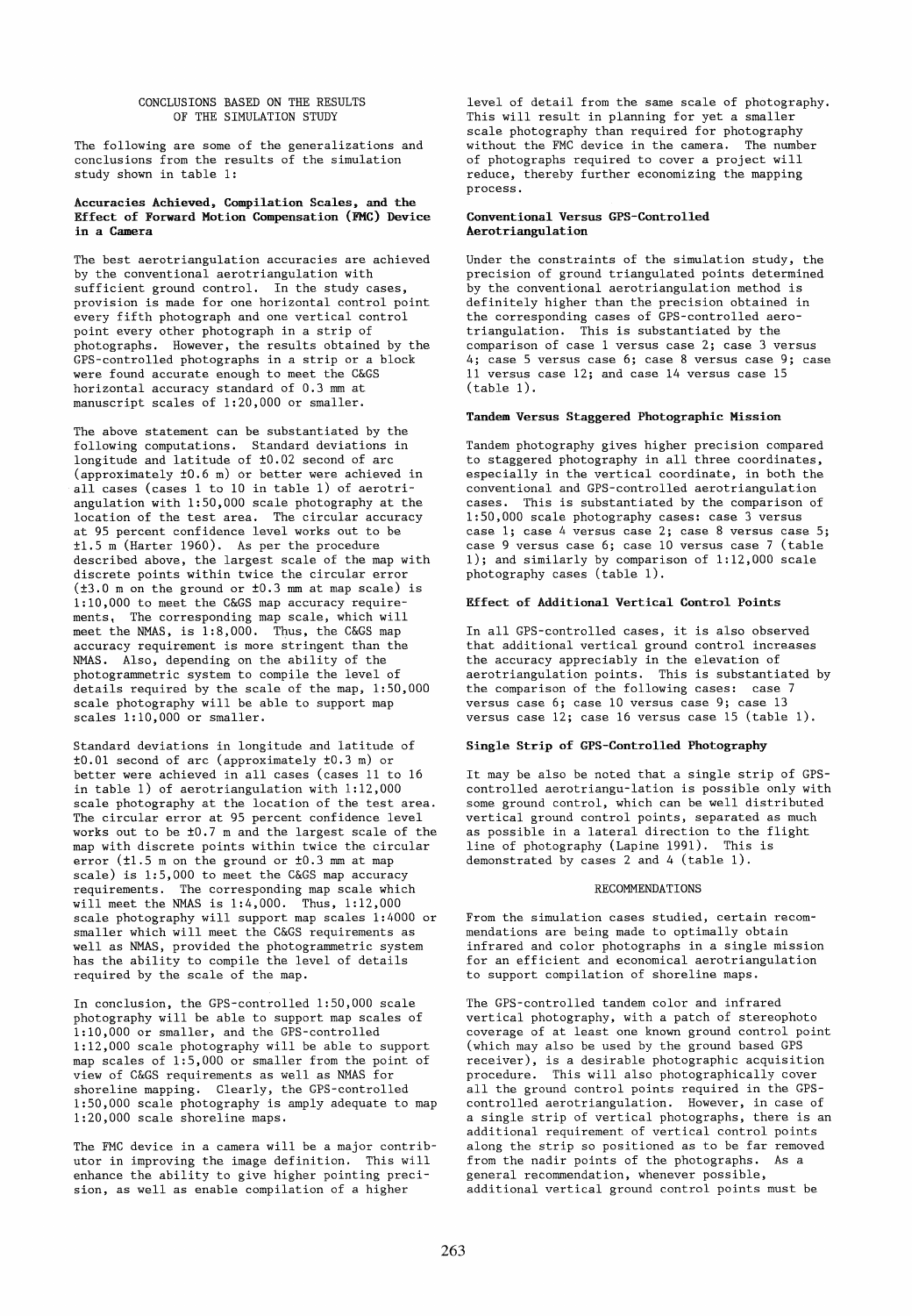included in any aerotriangulation process. In shoreline mapping, it may be easily possible to locate vertical ground control points along a welldefined shoreline.

In the simulation study, the usual aerotriangulation, based on ground control, yields higher precision than from the aerotriangulation of GPScontrolled photography. However, it has been amply shown in the study that the GPS-controlled 1;50,000 scale photography will support shoreline mapping at 1:20,000 scale to meet the horizontal accuracy requirements set by C&GS as weIl as those of NMAS.

It is recommended that the tandem procedure of photographie acquisition be adopted if for any reason infrared and color photographs are used in a stereopair during compilation of shoreline maps. The reason being it results in a higher aerotriangulation precision than that obtained from the corresponding cases of staggered photography. The obvious explanation for this is the stronger geometry due to higher base:height ratio in the tandem case (60 percent) than in the staggered case (80 percent). One can also take advantage of the fact that the positions of both cameras are associated with a single GPS antenna observation in the tandem case.

From the discussion on the accuracy requirements, it is recommended that for shoreline maps at 1:20,000 or smaller scales, photography may be flown at a higher altitude than required to obtain 1:50,000 scale photography, provided the level of detail for the map being compiled is supported by the photography.

The limiting factors for the selection of the scale of photography are the accuracy standards and the level of detail supported by the photography for the compilation of the desired map. The FMC device in a camera further improves the pointing accuracy as weIl as the ability to capture a higher level of detail from a certain scale of photography. This encourages reducing the scale of photography further, so as to economize on a project, due to a lesser number of stereomodels to be processed for the same area coverage and map scale.

#### REFERENCES

American Society of Photogrammetry and Remote Sensing, 1980: Manual of Photogrammetry. Slama, Chester A., editor, 4, 7, 7.2.6.1.1, American Society of Photogrammetry and Remote Sensing, Falls Church, Va., 1056 pp.

Elassal, Atef A. and Malhotra, Roop C., 1991: General integrated analytical triangulation (GIANT) user's guide. NOAA Technical Memorandum NOS CGS-4, NOAA, N/CG174, Rockville Md., 85 pp.

Harter, H.L., 1960: Circular error probabilities. Journal of the American Statistical Association, 55, 723-731.

Lapine, Lewis A., 1991: Kinematic positioning by GPS in support of aerotriangulation. The Hydrographie Journal, 61, Hydrographie Society, London.

Lucas, James R., 1989: Aerotriangulation without ground control. Photogrammetric Engineering and Remote Sensing, 53, 311-314.

Superintendent of Documents, 1949: Topographie Manual, Part II, Photogrammetry, Special Publication 249. U.S. Government Printing Office, Washington, DC, pp 2-5.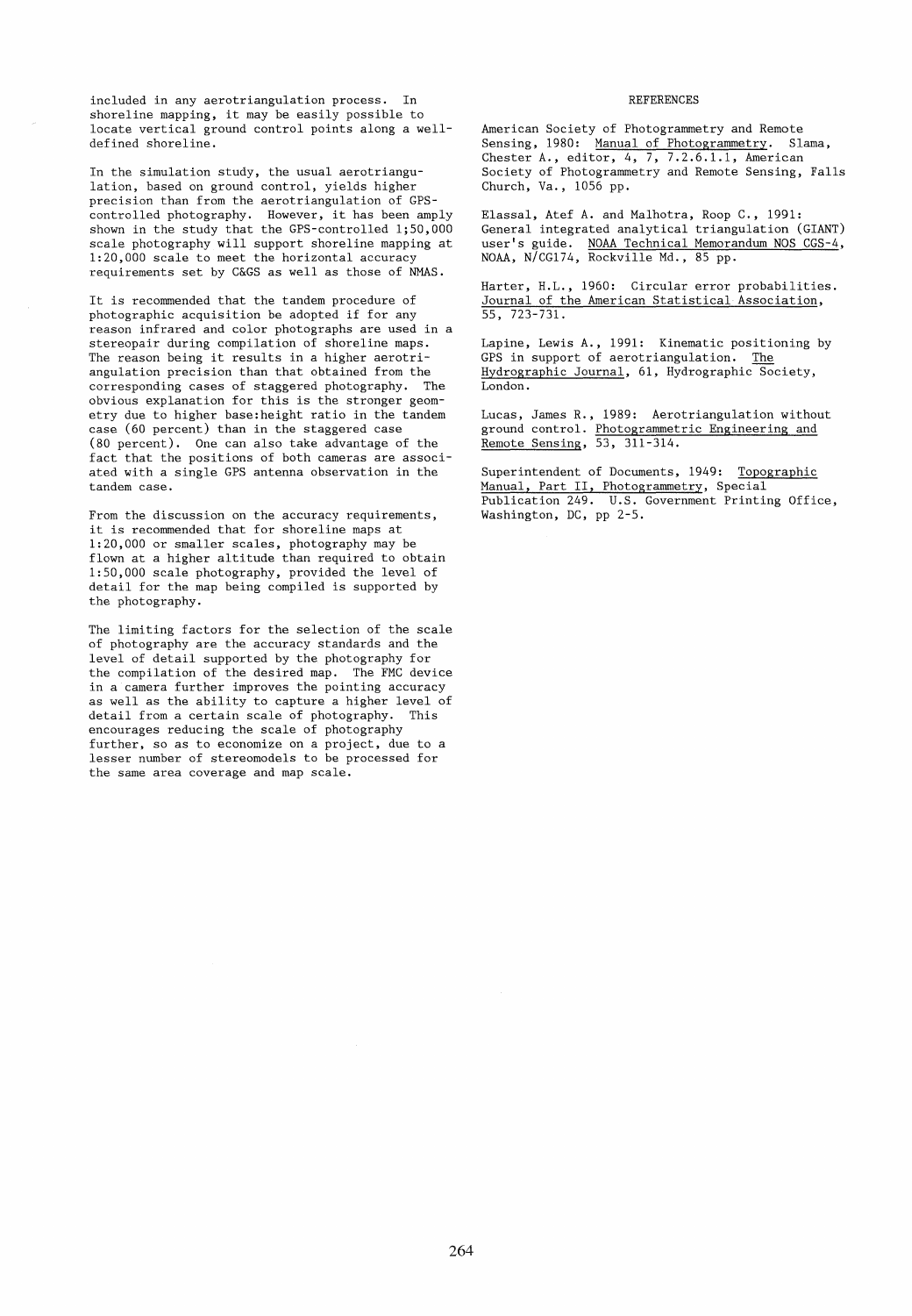SCALE = 1:50,000<br>FLYING HT.  $\cong$  7,720 m<br>GD. ELEV.  $\cong$  100 m

SCALE = 0 (1523 11111)<br>SCALE = 1:50,000 GPS-ASSISTED  $\begin{array}{cc} \text{IMAGE} & \sigma_x & \sigma_y & = \pm \text{5} \text{ micross} \\ \text{EMAGE} & \approx 1.750,000 \\ \text{EM్} & \text{EMG} \end{array}$ **GPS-ASSISTED**<br>**AEROTRIANGULATION** GROUND  $\sigma_X \cdot \sigma_y = \pm 0.01$  sec (LAT, LONG)

PHOTOGRAPHY OBSERVATIONS & ADJUSTMENT CAMERA F.L =  $6^{\circ}$  (152.4 mm) **CDC\_A CCICTE D** PARAMETERS GD. ELEV.  $\cong$  100 m **ALITU I I IIAI VULA I I VIV**<br>
EMULSION = IR&COLOR<br>  $\frac{G}{T} = \pm 0.30 \text{ m (ELEV)}$ <br>  $\frac{G}{T} = \pm 0.01 \text{ sec (LAT)}$  $T = \frac{1}{2}$  in a COLOR COLOR CONSTANDEM 60%  $\sigma_X$   $\sigma_Y = \pm 0.01$  sec (LAT, LONG)<br>  $T = \frac{1}{2}$  STAGGERED 80%/TANDEM 60%  $\sigma_z = \pm 0.30$  m (ELEV)

| OVERLAP<br>(SIDE) | <b>EMULSION</b><br>(LONG.)<br>$=$ | $=$ IR & COLOR<br>= STAGGERED 80% / TANDEM 60%<br>STAGGERED 30% / TANDEM 30% |              |                          |                                                                                             |                       |                  |         | GPS              |                              | $\sigma_{\rm z}$ |         | - 0.00 111 ( - - 1<br>$\sigma_{\rm X}$ $\sigma_{\rm V}$ = $\pm$ 0.01 sec (LAT, LONG)<br>$= 10.30$ m (ELEV) |
|-------------------|-----------------------------------|------------------------------------------------------------------------------|--------------|--------------------------|---------------------------------------------------------------------------------------------|-----------------------|------------------|---------|------------------|------------------------------|------------------|---------|------------------------------------------------------------------------------------------------------------|
|                   |                                   |                                                                              |              |                          |                                                                                             |                       |                  |         |                  | <b>TRIANGULATION RESULTS</b> |                  |         | CAMERA NODE <sup>*</sup>                                                                                   |
| CASE              | <b>BLOCK</b>                      | <b>PHOTOS</b><br>PER                                                         | <b>TOTAL</b> | GROUND CONTROL<br>HOR.   | VERT.                                                                                       | GPS<br><b>CONTROL</b> | <b>RMS</b>       | LONG    | <b>RMS</b>       | (GROUND POINTS)<br>LAT       | <b>RMS</b>       | ELEV    | TO ANTENNA<br>$\Delta x, \Delta y, \Delta z$                                                               |
| NO.               | <b>TYPE</b>                       | <b>STRIP</b>                                                                 | PHOTOS       | Δ                        | $\circ$                                                                                     | (Y/N)                 | $#_{\text{pts}}$ | $±$ sec | $#_{\text{pts}}$ | $\overline{\pm}$ sec         | $#_{pts}$        | $\pm m$ | (METERS)                                                                                                   |
| 1.                | <b>STAGGERED</b><br><b>STRIP</b>  | 6 (I-RED)<br>6 (COLOR)                                                       | 12           | $\Delta$<br>Λ            | $4H + 6V$<br>$\Delta$<br>$\circ$<br>$\Delta$<br>$\circ$<br><b>STRIP</b>                     | <b>NO</b>             | 37               | 0.01    | 37               | 0.01                         | 33               | 0.60    |                                                                                                            |
| 2.                | <b>STAGGERED</b><br><b>STRIP</b>  | 6 (I-RED)<br>6 (COLOR)                                                       | 12           | $\overline{\circ}$<br>o  | $1HV + 6V + GPS$<br>$\overline{\circ}$<br>$\circ$<br>$\circ$<br>$\circ$<br><b>STRIP</b>     | <b>YES</b>            | 62               | 0.02    | 62               | 0.02                         | 57               | 0.75    | $\frac{\Delta x}{0.7 \pm .2}$<br>$\frac{\Delta Y}{1.7 \pm .6}$                                             |
|                   | PATCH                             | 2x2 (I-RED)<br>2x2 (COLOR)                                                   | 8            | $\Delta$<br>PATCH        |                                                                                             |                       |                  |         |                  |                              |                  |         | $\frac{\Delta z}{-1.4 \pm .2}$                                                                             |
| 3.                | <b>TANDEM</b><br><b>STRIP</b>     | 6 (I-RED)<br>6 (COLOR)                                                       | 12           | A                        | $4H + 6V$<br>$\Delta$<br>$\circ$<br>Δ<br><b>STRIP</b>                                       | <b>NO</b>             | 30               | 0.01    | 30               | 0.01                         | 26               | 0.48    |                                                                                                            |
| 4.                | <b>TANDEM</b><br><b>STRIP</b>     | 6 (I-RED)<br>6 (COLOR)                                                       | 12           | ाठ<br>$\circ$            | 1HV +6V + GPS<br>$\overline{\circ}$<br>$\circ$<br>$\circ$<br>$\circ$<br><b>STRIP</b>        | <b>YES</b>            | 47               | 0.02    | 47               | 0.02                         | 42               | 0.59    | $\frac{\Delta x}{0.7 \pm .2}$ $\frac{\Delta y}{1.2 \pm .7}$                                                |
|                   | <b>PATCH</b>                      | 2x2 (I-RED)<br>2x2 (COLOR)                                                   | 8            | $\Delta$<br>PATCH        |                                                                                             |                       |                  |         |                  |                              |                  |         | $\frac{\Delta z}{-1.3 \pm .2}$                                                                             |
| 5.                | <b>STAGGERED</b><br><b>BLOCK</b>  | 2x6 (I-RED)<br>2x6 (COLOR)                                                   | 24           | $\Delta$<br>$\circ$<br>Δ | $4H + 9V$<br>$\Delta$<br>$\circ$<br>$\overline{\circ}$<br>०<br>Δ<br>$\circ$<br><b>BLOCK</b> | NO                    | 56               | 0.02    | 56               | 0.02                         | 53               | 0.74    |                                                                                                            |

( \*NOTE: Camera nodes of IR and color photography coincide in the) simulation. In reality, they are two separate nodes.

TABlE 1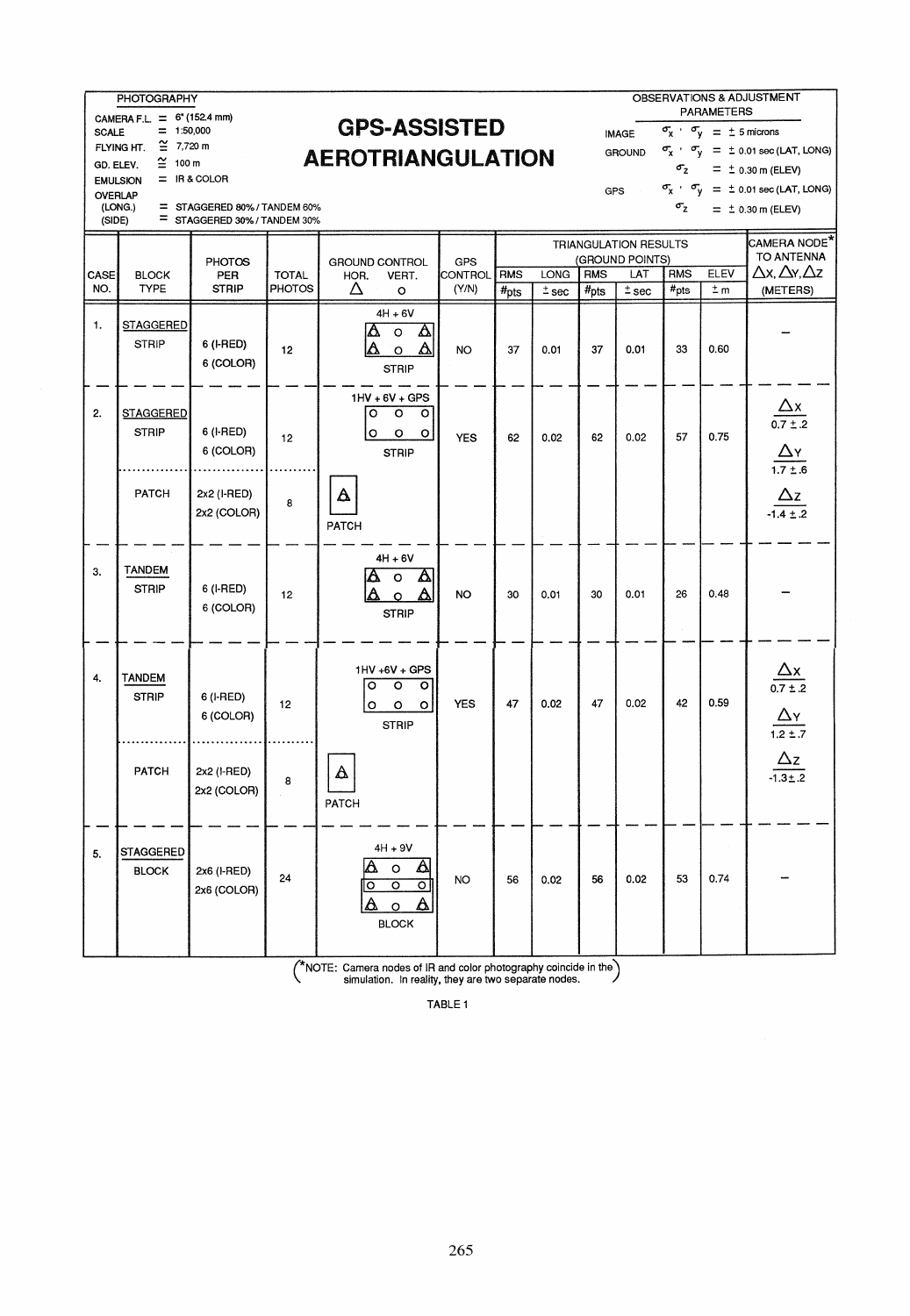|                | <b>PHOTOGRAPHY</b>                          |                                                            |                                                 |                                                                                                               |                         |                    |                 |                                |                              |                                | <b>PARAMETERS</b>                                   | OBSERVATIONS & ADJUSTMENT                                                                 |  |
|----------------|---------------------------------------------|------------------------------------------------------------|-------------------------------------------------|---------------------------------------------------------------------------------------------------------------|-------------------------|--------------------|-----------------|--------------------------------|------------------------------|--------------------------------|-----------------------------------------------------|-------------------------------------------------------------------------------------------|--|
| <b>SCALE</b>   | CAMERA F.L. = 6" (152.4 mm)<br>$= 1:50,000$ |                                                            | <b>GPS-ASSISTED</b><br><b>AEROTRIANGULATION</b> |                                                                                                               |                         |                    |                 |                                |                              |                                | $\sigma_{\rm x}$ , $\sigma_{\rm v} = \pm 5$ microns |                                                                                           |  |
|                | $\cong 7,720$ m<br>FLYING HT.               |                                                            |                                                 |                                                                                                               |                         |                    |                 |                                |                              |                                |                                                     | $\sigma_{\chi}$ $\sigma_{\chi}$ = $\pm$ 0.01 sec (LAT, LONG)                              |  |
| GD. ELEV.      | $\cong$ 100 m<br><b>EMULSION</b>            | $=$ IR & COLOR                                             |                                                 |                                                                                                               |                         |                    |                 |                                |                              | $\sigma_{z}$                   |                                                     | $= 10.30$ m (ELEV)                                                                        |  |
| <b>OVERLAP</b> |                                             |                                                            |                                                 |                                                                                                               |                         |                    |                 |                                | <b>GPS</b>                   |                                |                                                     | $\sigma_{\rm X}$ , $\sigma_{\rm Y}$ = $\pm$ 0.01 sec (LAT, LONG)                          |  |
| (SIDE)         | (LONG.)<br>$=$                              | STAGGERED 80% / TANDEM 60%<br>= STAGGERED 30% / TANDEM 30% |                                                 |                                                                                                               |                         |                    |                 |                                |                              | $\sigma_{\rm z}$               |                                                     | $= 10.30$ m (ELEV)                                                                        |  |
|                |                                             |                                                            |                                                 |                                                                                                               |                         |                    |                 |                                | <b>TRIANGULATION RESULTS</b> |                                |                                                     | CAMERA NODE <sup>*</sup>                                                                  |  |
|                |                                             | <b>PHOTOS</b>                                              |                                                 | <b>GROUND CONTROL</b>                                                                                         | <b>GPS</b>              |                    |                 |                                | (GROUND POINTS)              |                                |                                                     | TO ANTENNA                                                                                |  |
| CASE<br>NO.    | <b>BLOCK</b><br><b>TYPE</b>                 | <b>PER</b><br><b>STRIP</b>                                 | <b>TOTAL</b><br><b>PHOTOS</b>                   | HOR.<br>VERT.<br>Δ<br>$\circ$                                                                                 | <b>CONTROL</b><br>(Y/N) | <b>RMS</b><br>#pts | LONG<br>$±$ sec | <b>RMS</b><br>$#_{\text{pts}}$ | LAT<br>$±$ sec               | <b>RMS</b><br>$#_{\text{DIS}}$ | ELEV<br>$\pm m$                                     | $\Delta x, \Delta y, \Delta z$<br>(METERS)                                                |  |
|                |                                             |                                                            |                                                 |                                                                                                               |                         |                    |                 |                                |                              |                                |                                                     |                                                                                           |  |
| 6.             | <b>STAGGERED</b>                            |                                                            |                                                 | $1HV + GPS$                                                                                                   |                         |                    |                 |                                |                              |                                |                                                     |                                                                                           |  |
|                | <b>BLOCK</b>                                | 2x6 (I-RED)                                                |                                                 |                                                                                                               |                         |                    |                 |                                |                              |                                |                                                     | $\frac{\Delta x}{0.9 \pm .5}$                                                             |  |
|                |                                             | 2x6 (COLOR)                                                | 24                                              |                                                                                                               | <b>YES</b>              | 85                 | 0.02            | 85                             | 0.02                         | 85                             | 0.84                                                |                                                                                           |  |
|                |                                             |                                                            |                                                 | <b>BLOCK</b>                                                                                                  |                         |                    |                 |                                |                              |                                |                                                     | $\frac{\Delta Y}{1.2 \pm .4}$                                                             |  |
|                |                                             |                                                            |                                                 |                                                                                                               |                         |                    |                 |                                |                              |                                |                                                     |                                                                                           |  |
|                | <b>PATCH</b>                                | 2x2 (I-RED)                                                | 8                                               | Δ                                                                                                             |                         |                    |                 |                                |                              |                                |                                                     | $\frac{\Delta z}{-1.3 \pm .3}$                                                            |  |
|                |                                             | 2x2 (COLOR)                                                |                                                 | <b>PATCH</b>                                                                                                  |                         |                    |                 |                                |                              |                                |                                                     |                                                                                           |  |
|                |                                             |                                                            |                                                 |                                                                                                               |                         |                    |                 |                                |                              |                                |                                                     |                                                                                           |  |
| 7.             | <b>STAGGERED</b>                            |                                                            |                                                 | $1$ HV + 9V + GPS                                                                                             |                         |                    |                 |                                |                              |                                |                                                     |                                                                                           |  |
|                | <b>BLOCK</b>                                | 2x6 (I-RED)                                                | 24                                              | O<br>$\circ$<br>$\circ$                                                                                       |                         |                    |                 |                                |                              |                                |                                                     | $\frac{\Delta x}{1.7 \pm .5}$                                                             |  |
|                |                                             | 2x6 (COLOR)                                                |                                                 | $\overline{\circ}$<br>$\overline{\circ}$<br>IО                                                                | <b>YES</b>              | 85                 | 0.02            | 85                             | 0.02                         | 78                             | 0.74                                                |                                                                                           |  |
|                |                                             |                                                            |                                                 | $\circ$<br>$\circ$<br>$\circ$                                                                                 |                         |                    |                 |                                |                              |                                |                                                     | $\frac{\Delta y}{1.2 \pm .5}$                                                             |  |
|                |                                             |                                                            |                                                 | <b>BLOCK</b>                                                                                                  |                         |                    |                 |                                |                              |                                |                                                     |                                                                                           |  |
|                |                                             |                                                            |                                                 |                                                                                                               |                         |                    |                 |                                |                              |                                |                                                     | $\frac{\Delta z}{1.3 \pm .2}$                                                             |  |
|                | PATCH                                       | 2x2 (I-RED)<br>2x2 (COLOR)                                 | 8                                               | Δ                                                                                                             |                         |                    |                 |                                |                              |                                |                                                     |                                                                                           |  |
|                |                                             |                                                            |                                                 | PATCH                                                                                                         |                         |                    |                 |                                |                              |                                |                                                     |                                                                                           |  |
|                |                                             |                                                            |                                                 |                                                                                                               |                         |                    |                 |                                |                              |                                |                                                     |                                                                                           |  |
| 8.             | TANDEM                                      |                                                            |                                                 | $4H + 9V$                                                                                                     |                         |                    |                 |                                |                              |                                |                                                     |                                                                                           |  |
|                | <b>BLOCK</b>                                | 2x6 (I-RED)                                                | 24                                              | $\Delta$<br>$\Delta$<br>$\circ$                                                                               | <b>NO</b>               | 48                 | 0.01            | 48                             | 0.01                         | 45                             | 0.40                                                |                                                                                           |  |
|                |                                             | 2x6 (COLOR)                                                |                                                 | ठ<br>ਠ<br>o<br>Δ                                                                                              |                         |                    |                 |                                |                              |                                |                                                     |                                                                                           |  |
|                |                                             |                                                            |                                                 | Δ<br>$\circ$<br><b>BLOCK</b>                                                                                  |                         |                    |                 |                                |                              |                                |                                                     |                                                                                           |  |
|                |                                             |                                                            |                                                 |                                                                                                               |                         |                    |                 |                                |                              |                                |                                                     |                                                                                           |  |
|                |                                             |                                                            |                                                 | $1HV + GPS$                                                                                                   |                         |                    |                 |                                |                              |                                |                                                     |                                                                                           |  |
| 9.             | <b>TANDEM</b>                               |                                                            |                                                 |                                                                                                               |                         |                    |                 |                                |                              |                                |                                                     |                                                                                           |  |
|                | <b>BLOCK</b>                                | 2x6 (I-RED)                                                |                                                 |                                                                                                               |                         |                    |                 |                                |                              |                                |                                                     |                                                                                           |  |
|                |                                             | 2x6 (COLOR)                                                | 24                                              |                                                                                                               | <b>YES</b>              | 70                 | 0.02            | 70                             | 0.02                         | 70                             | 0.75                                                |                                                                                           |  |
|                |                                             |                                                            |                                                 | <b>BLOCK</b>                                                                                                  |                         |                    |                 |                                |                              |                                |                                                     |                                                                                           |  |
|                |                                             |                                                            |                                                 |                                                                                                               |                         |                    |                 |                                |                              |                                |                                                     |                                                                                           |  |
|                | PATCH                                       | 2x2 (I-RED)<br>2x2 (COLOR)                                 | 8                                               | Δ                                                                                                             |                         |                    |                 |                                |                              |                                |                                                     | $\frac{\Delta x}{0.8 \pm .5}$ $\frac{\Delta y}{1.2 \pm .5}$ $\frac{\Delta z}{1.4 \pm .3}$ |  |
|                |                                             |                                                            |                                                 | PATCH                                                                                                         |                         |                    |                 |                                |                              |                                |                                                     |                                                                                           |  |
|                |                                             |                                                            |                                                 | $\sqrt{\frac{k_{\text{N}}}{k_{\text{N}}}}$ Camera podge of IP and color photography coincide in the $\lambda$ |                         |                    |                 |                                |                              |                                |                                                     |                                                                                           |  |

( 'kNOTE: Camera nodes of IR and color photography coincide in the) simulation. In reality, they are two separate nades.

TABLE 1 (cont.)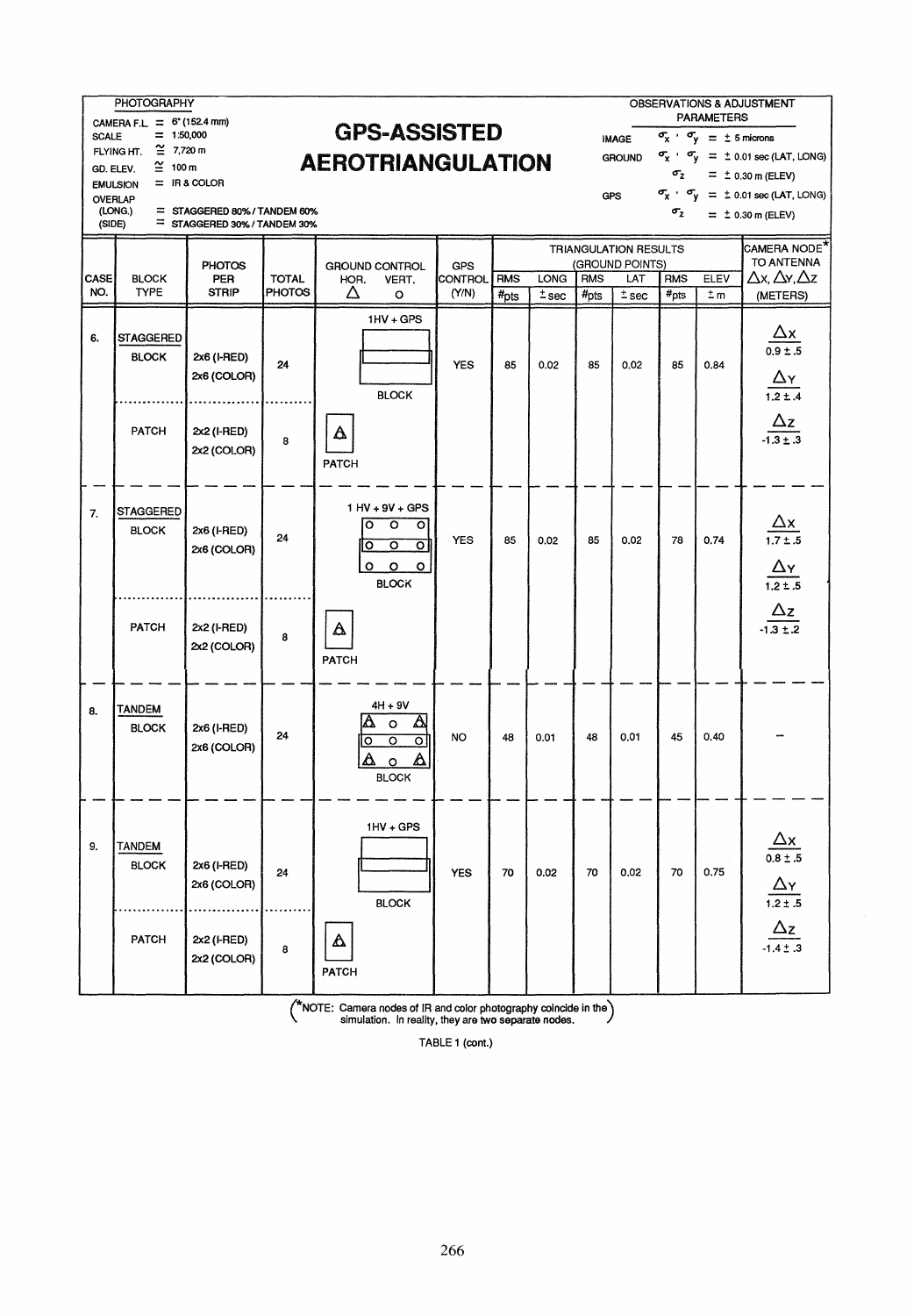|                                              | <b>PHOTOGRAPHY</b>                                        |                              |                     |                          |                                          |                |                  |             |                  |                       |                                                                    |                                                       | OBSERVATIONS & ADJUSTMENT                                              |
|----------------------------------------------|-----------------------------------------------------------|------------------------------|---------------------|--------------------------|------------------------------------------|----------------|------------------|-------------|------------------|-----------------------|--------------------------------------------------------------------|-------------------------------------------------------|------------------------------------------------------------------------|
|                                              | <b>PARAMETERS</b><br>CAMERA F.L. = $6*(152.4 \text{ mm})$ |                              |                     |                          |                                          |                |                  |             |                  |                       |                                                                    |                                                       |                                                                        |
| <b>SCALE</b>                                 | $= 1:50,000$                                              |                              | <b>GPS-ASSISTED</b> |                          |                                          |                |                  |             |                  | <b>IMAGE</b>          |                                                                    | $\sigma_{\chi}$ $\sigma_{\text{V}}$ = $\pm$ 5 microns |                                                                        |
|                                              | $\cong 7.720$ m<br>FLYING HT.                             |                              |                     | <b>AEROTRIANGULATION</b> |                                          |                |                  |             |                  | GROUND                | $\sigma_{\chi}$ , $\sigma_{\text{V}}$ = $\pm$ 0.01 sec (LAT, LONG) |                                                       |                                                                        |
|                                              | $\cong$ 100 m<br>GD. ELEV.                                |                              |                     |                          |                                          |                |                  |             |                  |                       | $\sigma_{z}$                                                       |                                                       | $\equiv \pm 0.30$ m (ELEV)                                             |
| $=$ IR & COLOR<br><b>EMULSION</b><br>OVERLAP |                                                           |                              |                     |                          |                                          |                |                  |             |                  | <b>GPS</b>            |                                                                    |                                                       | $\sigma_{\text{X}}$ , $\sigma_{\text{V}}$ = $\pm$ 0.01 sec (LAT, LONG) |
|                                              | (LONG.)                                                   | = STAGGERED 80% / TANDEM 60% |                     |                          |                                          |                |                  |             |                  |                       | $\sigma_{z}$                                                       |                                                       | $= 10.30$ m (ELEV)                                                     |
|                                              | (SIDE)                                                    | = STAGGERED 30% / TANDEM 30% |                     |                          |                                          |                |                  |             |                  |                       |                                                                    |                                                       |                                                                        |
|                                              |                                                           |                              |                     |                          |                                          |                |                  |             |                  | TRIANGULATION RESULTS |                                                                    |                                                       | CAMERA NODE <sup>*</sup>                                               |
|                                              |                                                           | <b>PHOTOS</b>                |                     | <b>GROUND CONTROL</b>    |                                          | GPS            |                  |             |                  | (GROUND POINTS)       |                                                                    |                                                       | TO ANTENNA                                                             |
| <b>CASE</b>                                  | <b>BLOCK</b>                                              | <b>PER</b>                   | <b>TOTAL</b>        | HOR.                     | VERT.                                    | <b>CONTROL</b> | <b>RMS</b>       | <b>LONG</b> | <b>RMS</b>       | LAT                   | <b>RMS</b>                                                         | ELEV                                                  | $\Delta$ x, $\Delta$ y, $\Delta$ z                                     |
| NO.                                          | <b>TYPE</b>                                               | <b>STRIP</b>                 | PHOTOS              | Δ                        | $\circ$                                  | (Y/N)          | $#_{\text{DIS}}$ | $±$ sec     | $#_{\text{Dts}}$ | $±$ sec               | #pts                                                               | $\pm m$                                               | (METERS)                                                               |
|                                              |                                                           |                              |                     |                          | 1 HV + 9V + GPS                          |                |                  |             |                  |                       |                                                                    |                                                       |                                                                        |
| 10.                                          | <b>TANDEM</b>                                             |                              |                     | $\circ$                  | $\circ$<br>$\circ$                       |                |                  |             |                  |                       |                                                                    |                                                       |                                                                        |
|                                              | <b>BLOCK</b>                                              | 2x6 (I-RED)                  | 24                  |                          |                                          | <b>YES</b>     | 70               | 0.02        | 70               | 0.01                  | 61                                                                 | 0.57                                                  | $\frac{\Delta x}{.7 \pm .5}$                                           |
|                                              |                                                           | 2x6 (COLOR)                  |                     | о                        | $\overline{\circ}$<br>$\overline{\circ}$ |                |                  |             |                  |                       |                                                                    |                                                       |                                                                        |
|                                              |                                                           |                              |                     | $\circ$                  | $\circ$<br>$\circ$                       |                |                  |             |                  |                       |                                                                    |                                                       | $\Delta$ Y                                                             |
|                                              |                                                           |                              |                     |                          | <b>BLOCK</b>                             |                |                  |             |                  |                       |                                                                    |                                                       | $1.2 \pm .5$                                                           |
|                                              |                                                           |                              |                     |                          |                                          |                |                  |             |                  |                       |                                                                    |                                                       | $\Delta z$                                                             |
|                                              | PATCH                                                     | 2x2 (I-RED)                  |                     | Δ                        |                                          |                |                  |             |                  |                       |                                                                    |                                                       | $-1.3 \pm .2$                                                          |
|                                              |                                                           | 2x2 (COLOR)                  | 8                   |                          |                                          |                |                  |             |                  |                       |                                                                    |                                                       |                                                                        |
|                                              |                                                           |                              |                     | PATCH                    |                                          |                |                  |             |                  |                       |                                                                    |                                                       |                                                                        |
|                                              |                                                           |                              |                     |                          |                                          |                |                  |             |                  |                       |                                                                    |                                                       |                                                                        |
|                                              |                                                           |                              |                     |                          |                                          |                |                  |             |                  |                       |                                                                    |                                                       |                                                                        |
|                                              |                                                           |                              |                     |                          |                                          |                |                  |             |                  |                       |                                                                    |                                                       |                                                                        |
|                                              |                                                           |                              |                     |                          |                                          |                |                  |             |                  |                       |                                                                    |                                                       |                                                                        |
|                                              |                                                           |                              |                     |                          |                                          |                |                  |             |                  |                       |                                                                    |                                                       |                                                                        |
|                                              |                                                           |                              |                     |                          |                                          |                |                  |             |                  |                       |                                                                    |                                                       |                                                                        |
|                                              |                                                           |                              |                     |                          |                                          |                |                  |             |                  |                       |                                                                    |                                                       |                                                                        |
|                                              |                                                           |                              |                     |                          |                                          |                |                  |             |                  |                       |                                                                    |                                                       |                                                                        |

( \*NOTE: Camera nodes of IR and color photography coincide in the) simulation. In reality, they are two separate nades.

TABLE 1 (cont.)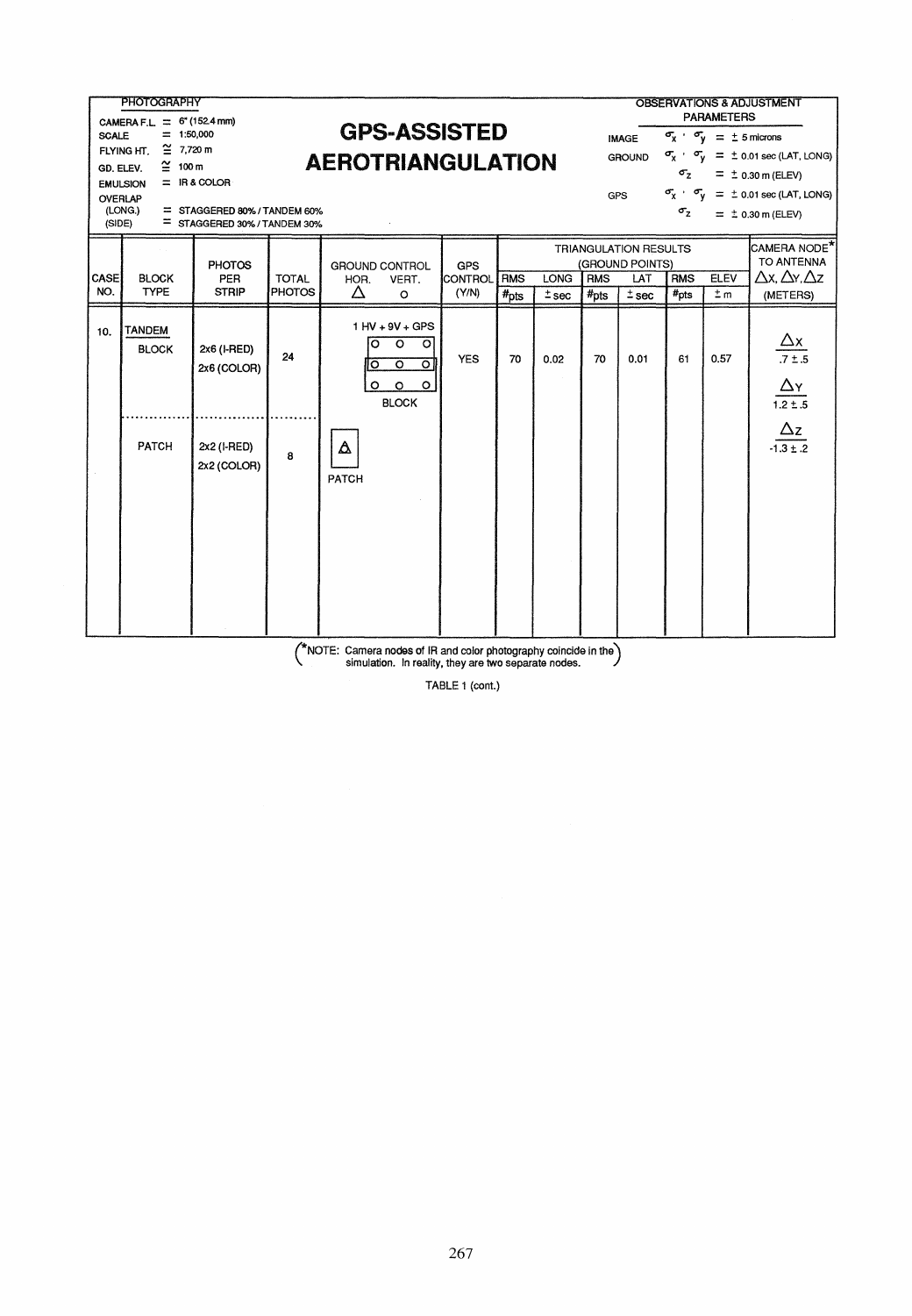|                                                         | <b>PHOTOGRAPHY</b><br>OBSERVATIONS & ADJUSTMENT<br><b>PARAMETERS</b><br>CAMERA F.L. = $6*(1524 \text{ mm})$ |                                                          |               |                                                                                                                   |                                    |                       |                  |             |            |                              |                  |                                                     |                                                                                                  |
|---------------------------------------------------------|-------------------------------------------------------------------------------------------------------------|----------------------------------------------------------|---------------|-------------------------------------------------------------------------------------------------------------------|------------------------------------|-----------------------|------------------|-------------|------------|------------------------------|------------------|-----------------------------------------------------|--------------------------------------------------------------------------------------------------|
| <b>SCALE</b>                                            | $= 1:12,000$                                                                                                |                                                          |               | <b>GPS-ASSISTED</b>                                                                                               |                                    |                       |                  |             |            | <b>IMAGE</b>                 |                  | $\sigma_{\rm x}$ $\sigma_{\rm y}$ = $\pm$ 5 microns |                                                                                                  |
|                                                         | $\cong$ 1,928 m<br>FLYING HT.<br>$\cong$ 100 m                                                              |                                                          |               | <b>AEROTRIANGULATION</b>                                                                                          |                                    |                       |                  |             |            | <b>GROUND</b>                |                  |                                                     | $\sigma_{\rm X}$ $\cdot$ $\sigma_{\rm V}$ = $\pm$ 0.01 sec (LAT, LONG)                           |
|                                                         | GD. ELEV.<br>$\sigma_{\rm z}$<br>$=$ IR & COLOR<br><b>EMULSION</b>                                          |                                                          |               |                                                                                                                   |                                    |                       |                  |             |            |                              |                  |                                                     | $= 10.30$ m (ELEV)                                                                               |
| GPS<br>OVERLAP<br>(LONG.)<br>= STAGGERED 80%/TANDEM 60% |                                                                                                             |                                                          |               |                                                                                                                   |                                    |                       |                  |             |            |                              | $\sigma_{\rm z}$ |                                                     | $\sigma_{\chi}$ , $\sigma_{\gamma}$ = $\pm$ 0.01 sec (LAT, LONG)                                 |
|                                                         | $= 10.30$ m (ELEV)<br>= STAGGERED 30% / TANDEM 30%<br>(SIDE)                                                |                                                          |               |                                                                                                                   |                                    |                       |                  |             |            |                              |                  |                                                     |                                                                                                  |
|                                                         |                                                                                                             |                                                          |               |                                                                                                                   |                                    |                       |                  |             |            | <b>TRIANGULATION RESULTS</b> |                  |                                                     | CAMERA NODE*<br>TO ANTENNA                                                                       |
| CASE                                                    | <b>BLOCK</b>                                                                                                | <b>PHOTOS</b><br>PER                                     | <b>TOTAL</b>  | <b>GROUND CONTROL</b><br>HOR.<br>VERT.                                                                            |                                    | <b>GPS</b><br>CONTROL | <b>RMS</b>       | <b>LONG</b> | <b>RMS</b> | (GROUND POINTS)<br>LAT       | <b>RMS</b>       | <b>ELEV</b>                                         | $\Delta x$ , $\Delta y$ , $\Delta z$                                                             |
| NO.                                                     | <b>TYPE</b>                                                                                                 | <b>STRIP</b>                                             | <b>PHOTOS</b> | Δ<br>$\circ$                                                                                                      |                                    | (Y/N)                 | $#_{\text{DIS}}$ | $±$ sec     | $#_{DIS}$  | $±$ sec                      | $#_{\text{Dts}}$ | $\pm m$                                             | (METERS)                                                                                         |
| 11.                                                     | <b>STAGGERED</b><br><b>BLOCK</b>                                                                            | 2x6 (I-RED)<br>2x6 (COLOR)                               | 24            | $4H + 9V$<br>Δ<br>$\circ$<br>$\overline{\circ}$<br>o<br>Δ<br>$\circ$<br><b>BLOCK</b>                              | $\blacktriangle$<br>ল<br>Δ         | NO.                   | 62               | 0.01        | 62         | 0.01                         | 57               | 0.25                                                |                                                                                                  |
| 12.                                                     | <b>STAGGERED</b><br><b>BLOCK</b><br>PATCH                                                                   | 2x6 (I-RED)<br>2x6 (COLOR)<br>2x2 (I-RED)<br>2x2 (COLOR) | 24<br>8       | $1HV + GPS$<br><b>BLOCK</b><br>Δ<br>PATCH                                                                         |                                    | <b>YES</b>            | 91               | 0.01        | 91         | 0.01                         | 91               | 0.32                                                | $\frac{\Delta x}{0.7 \pm .42}$<br>$\Delta$ y<br>$1.2 \pm .39$<br>$\Delta z$<br>$-0.6 \pm .56$    |
| 13.                                                     | <b>STAGGERED</b><br><b>BLOCK</b><br>PATCH                                                                   | 2x6 (I-RED)<br>2x6 (COLOR)<br>2x2 (I-RED)                | 24<br>8       | 1 HV + 9V + GPS<br>$\circ$<br>$\circ$<br>$\overline{\circ}$<br>$\circ$<br>$\circ$<br>$\circ$<br><b>BLOCK</b><br>Δ | $\overline{\circ}$<br>ठ<br>$\circ$ | <b>YES</b>            | 91               | 0.01        | 91         | 0.01                         | 82               | 0.29                                                | $\frac{\Delta x}{0.7 \pm .42}$<br>$\frac{\Delta y}{1.2 \pm .39}$<br>$\Delta z$<br>$-0.7 \pm .15$ |
| 14.                                                     | <b>TANDEM</b><br><b>BLOCK</b>                                                                               | 2x2 (COLOR)<br>2x6 (I-RED)<br>2x6 (COLOR)                | 24            | PATCH<br>4H + 9V<br>$\circ$<br>०<br>O<br>Δ<br>$\circ$<br><b>BLOCK</b>                                             | Δ<br>ା<br>Δ                        | NO                    | 54               | 0.01        | 54         | 0.01                         | 49               | 0.23                                                |                                                                                                  |
|                                                         |                                                                                                             |                                                          |               | $\sqrt{\ }$ NOTE: Camera nodes of IR and color photography coincide in the                                        |                                    |                       |                  |             |            |                              |                  |                                                     |                                                                                                  |

(\*NOTE: Camera nodes of IR and color photography coincide in the) \ simulation. In reality, they are two separate nodes.

TABLE 1 (cont.)